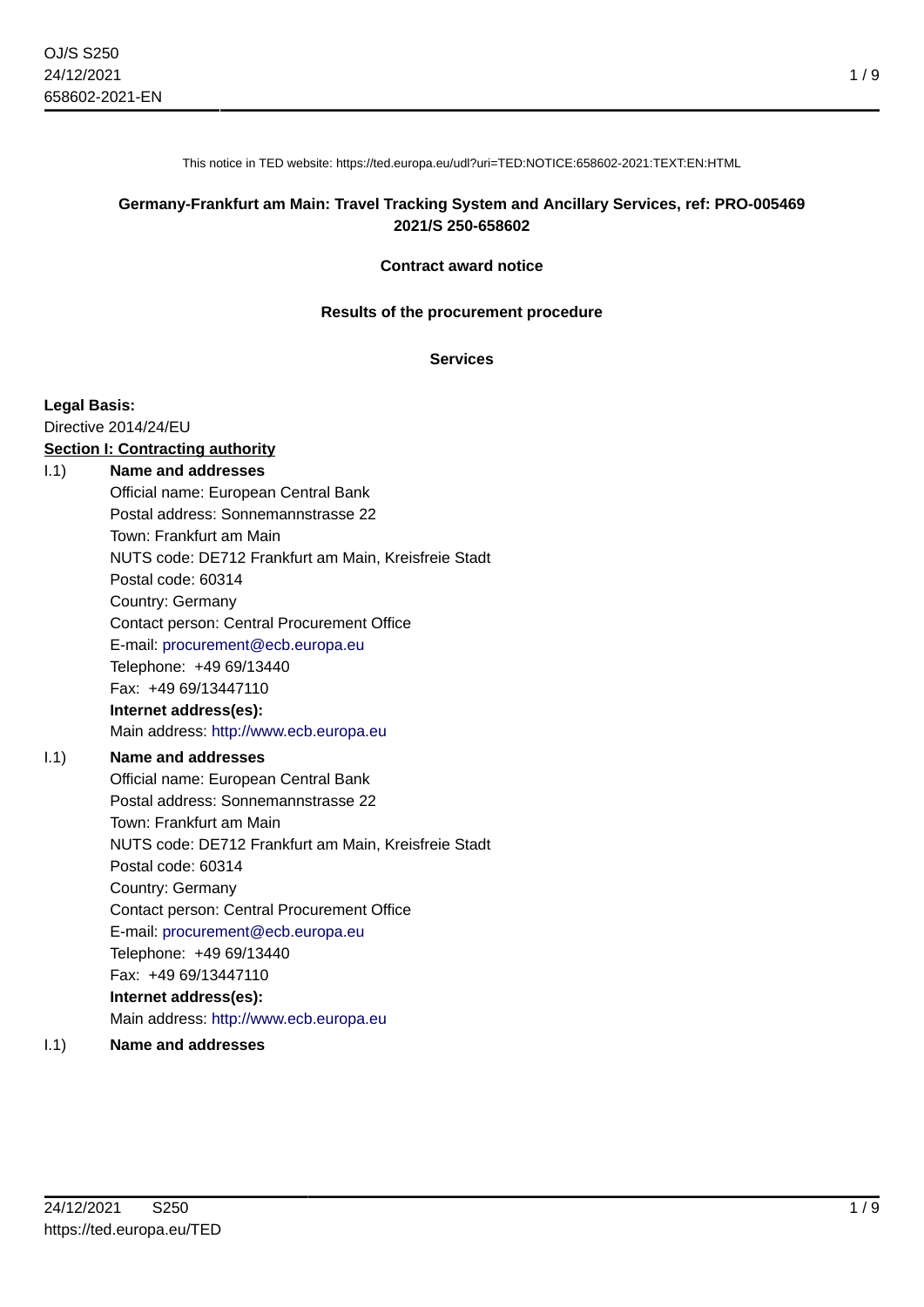E-mail: [procurement@ecb.europa.eu](mailto:procurement@ecb.europa.eu)

Telephone: +49 69/13440

Fax: +49 69/13447110

### **Internet address(es):**

Main address:<http://www.ecb.europa.eu>

### I.1) **Name and addresses**

Official name: European Central Bank Postal address: Sonnemannstrasse 22 Town: Frankfurt am Main NUTS code: DE712 Frankfurt am Main, Kreisfreie Stadt Postal code: 60314 Country: Germany Contact person: Central Procurement Office E-mail: [procurement@ecb.europa.eu](mailto:procurement@ecb.europa.eu) Telephone: +49 69/13440 Fax: +49 69/13447110 **Internet address(es):** Main address:<http://www.ecb.europa.eu>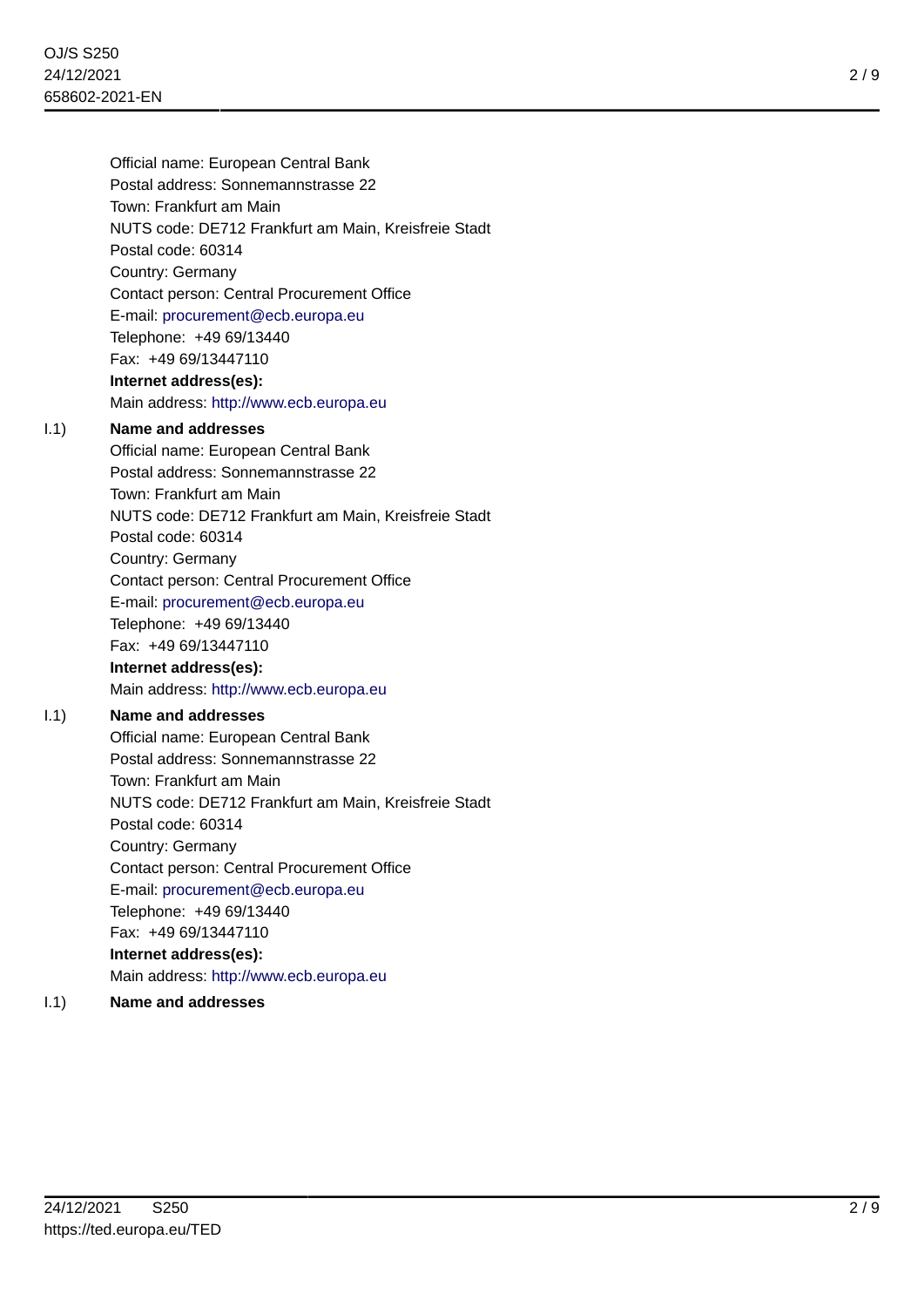E-mail: [procurement@ecb.europa.eu](mailto:procurement@ecb.europa.eu)

Telephone: +49 69/13440

Fax: +49 69/13447110

#### **Internet address(es):**

Main address:<http://www.ecb.europa.eu>

#### I.1) **Name and addresses**

Official name: European Central Bank Postal address: Sonnemannstrasse 22 Town: Frankfurt am Main NUTS code: DE712 Frankfurt am Main, Kreisfreie Stadt Postal code: 60314 Country: Germany Contact person: Central Procurement Office E-mail: [procurement@ecb.europa.eu](mailto:procurement@ecb.europa.eu) Telephone: +49 69/13440 Fax: +49 69/13447110 **Internet address(es):** Main address:<http://www.ecb.europa.eu>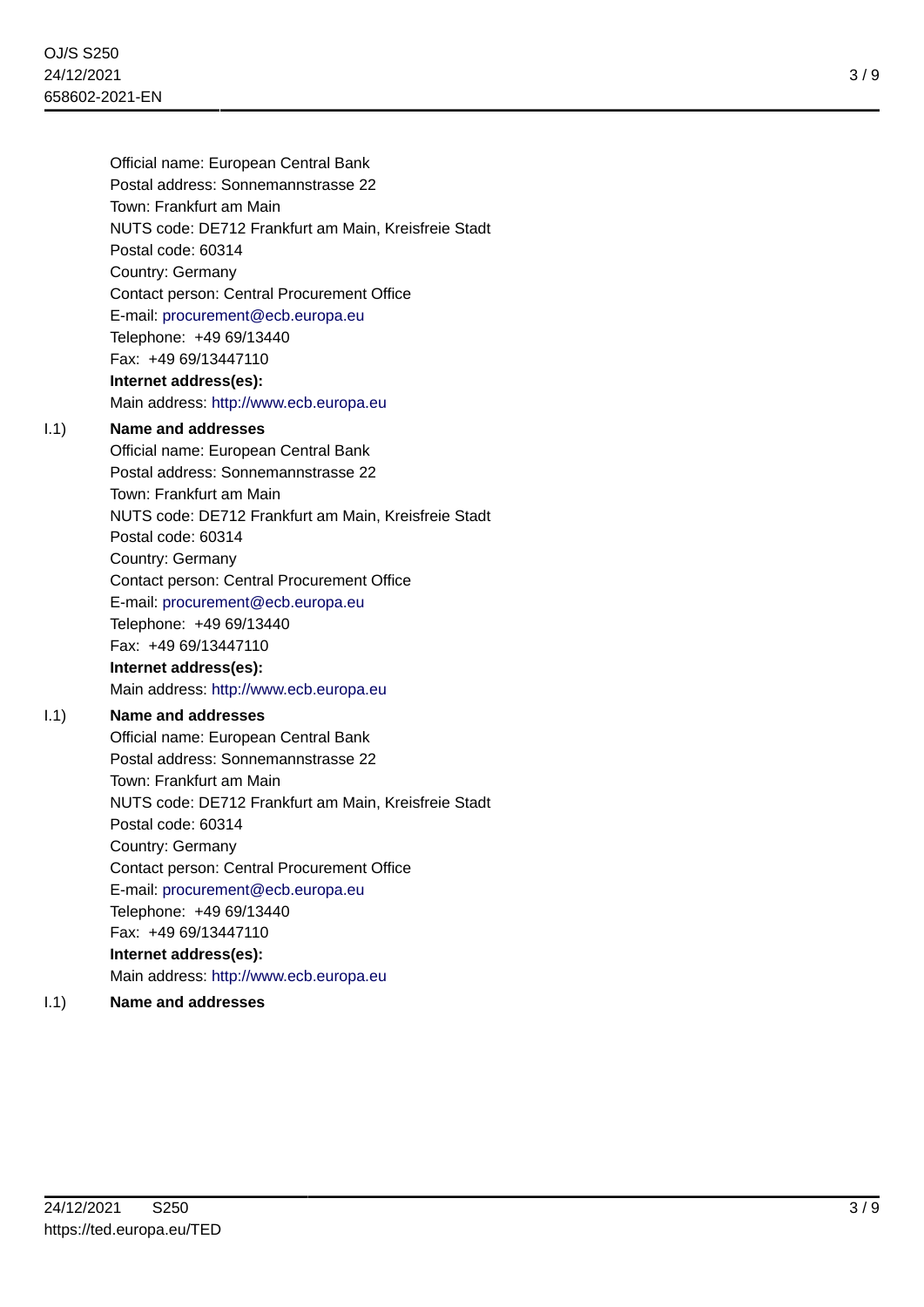E-mail: [procurement@ecb.europa.eu](mailto:procurement@ecb.europa.eu)

Telephone: +49 69/13440

Fax: +49 69/13447110

#### **Internet address(es):**

Main address:<http://www.ecb.europa.eu>

#### I.1) **Name and addresses**

Official name: European Central Bank Postal address: Sonnemannstrasse 22 Town: Frankfurt am Main NUTS code: DE712 Frankfurt am Main, Kreisfreie Stadt Postal code: 60314 Country: Germany Contact person: Central Procurement Office E-mail: [procurement@ecb.europa.eu](mailto:procurement@ecb.europa.eu) Telephone: +49 69/13440 Fax: +49 69/13447110 **Internet address(es):** Main address:<http://www.ecb.europa.eu>

### I.1) **Name and addresses**

4 / 9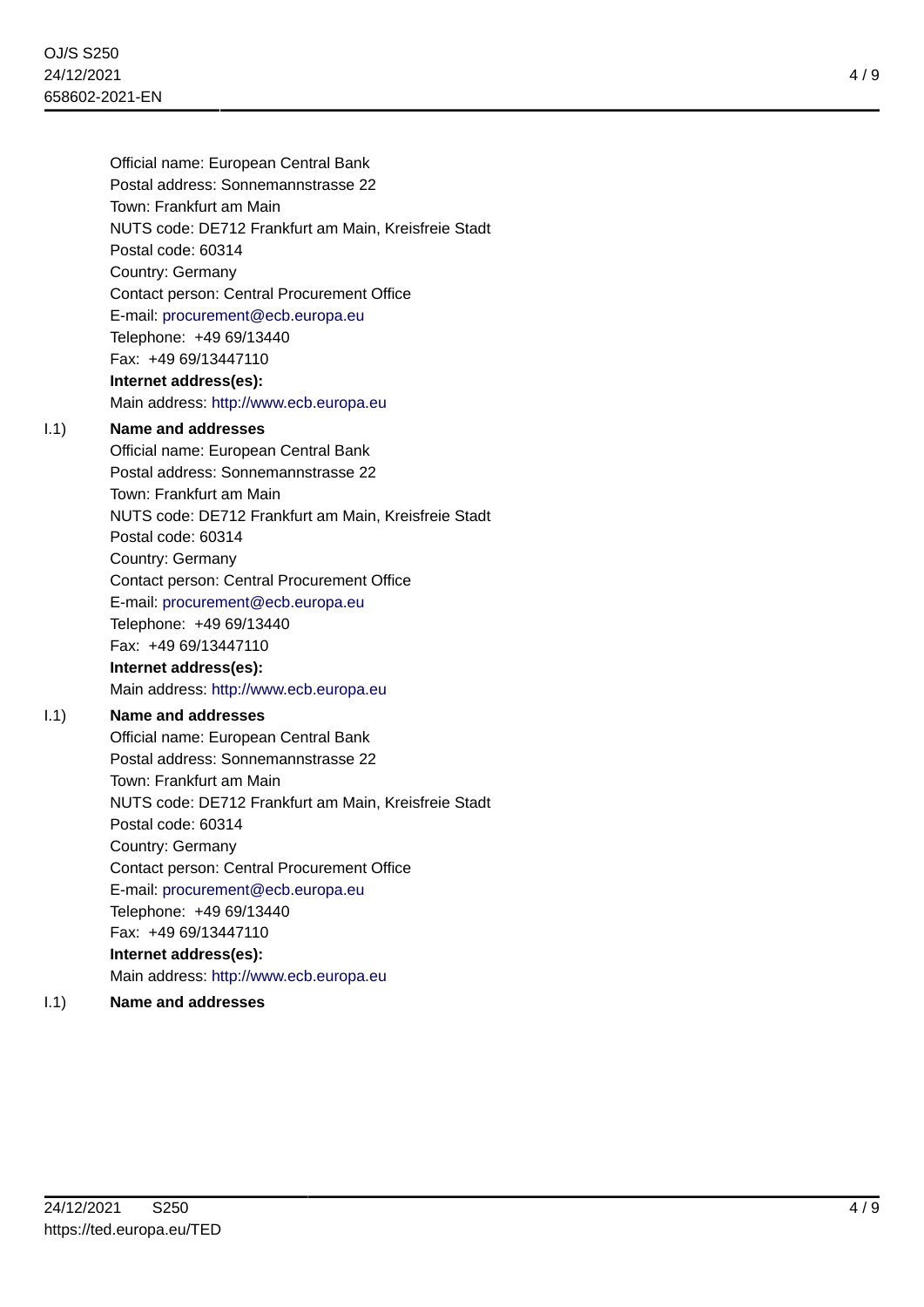E-mail: [procurement@ecb.europa.eu](mailto:procurement@ecb.europa.eu)

Telephone: +49 69/13440

Fax: +49 69/13447110

### **Internet address(es):**

Main address:<http://www.ecb.europa.eu>

### I.1) **Name and addresses**

Official name: European Central Bank Postal address: Sonnemannstrasse 22 Town: Frankfurt am Main NUTS code: DE712 Frankfurt am Main, Kreisfreie Stadt Postal code: 60314 Country: Germany Contact person: Central Procurement Office E-mail: [procurement@ecb.europa.eu](mailto:procurement@ecb.europa.eu) Telephone: +49 69/13440 Fax: +49 69/13447110 **Internet address(es):** Main address:<http://www.ecb.europa.eu>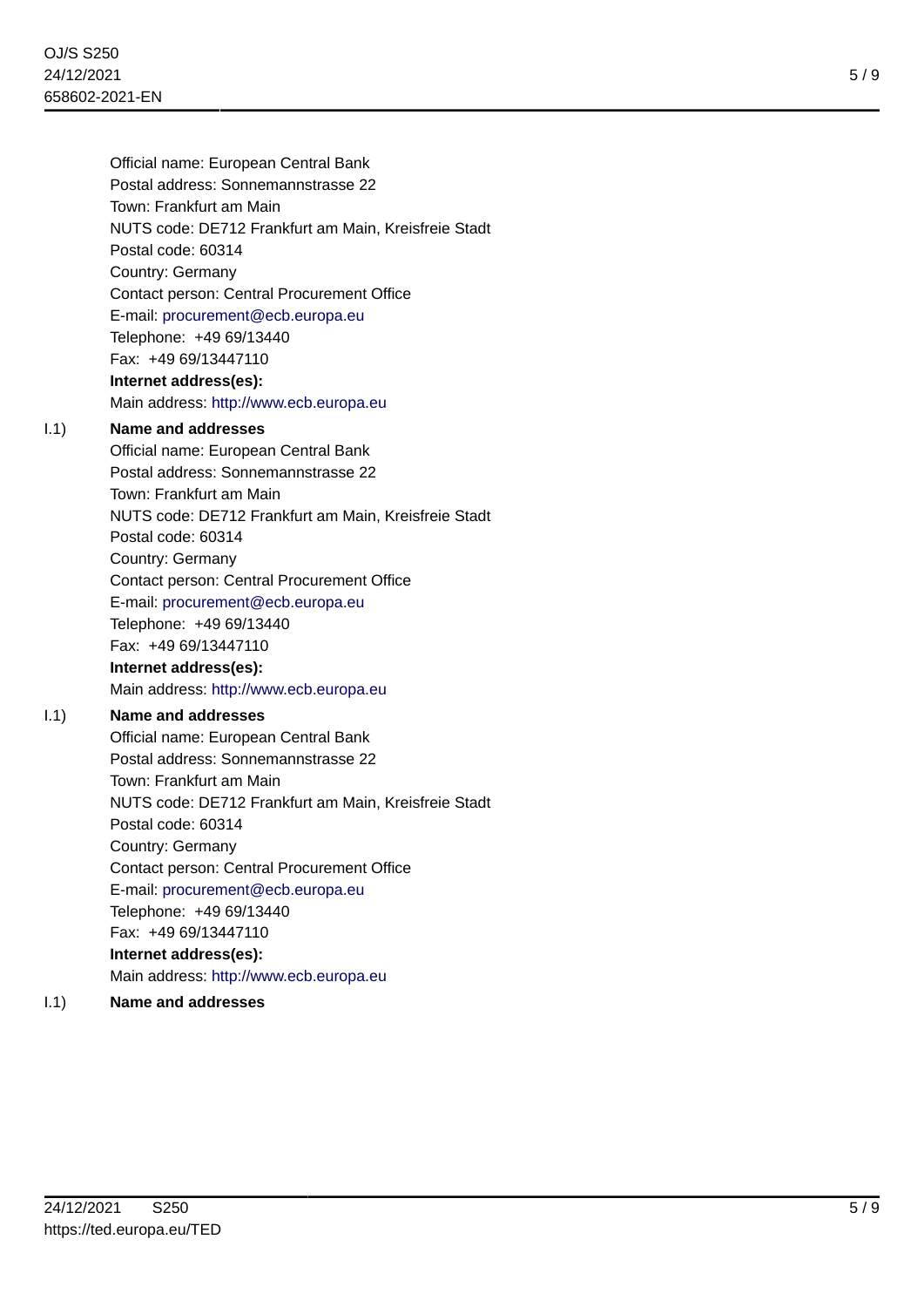|                 | Official name: European Central Bank                                                                                   |
|-----------------|------------------------------------------------------------------------------------------------------------------------|
|                 | Postal address: Sonnemannstrasse 22                                                                                    |
|                 | Town: Frankfurt am Main                                                                                                |
|                 | NUTS code: DE712 Frankfurt am Main, Kreisfreie Stadt                                                                   |
|                 | Postal code: 60314                                                                                                     |
|                 | Country: Germany                                                                                                       |
|                 | Contact person: Central Procurement Office                                                                             |
|                 | E-mail: procurement@ecb.europa.eu                                                                                      |
|                 | Telephone: +49 69/13440                                                                                                |
|                 | Fax: +49 69/13447110                                                                                                   |
|                 | Internet address(es):                                                                                                  |
|                 | Main address: http://www.ecb.europa.eu                                                                                 |
| 1.2)            | Information about joint procurement                                                                                    |
|                 | The contract involves joint procurement                                                                                |
| (0.4)           | Type of the contracting authority                                                                                      |
|                 | European institution/agency or international organisation                                                              |
| 1.5)            | <b>Main activity</b>                                                                                                   |
|                 | Economic and financial affairs                                                                                         |
|                 | <b>Section II: Object</b>                                                                                              |
| II.1)           | Scope of the procurement                                                                                               |
| $ 1.1.1\rangle$ | Title:                                                                                                                 |
|                 | Travel Tracking System and Ancillary Services, ref: PRO-005469                                                         |
| II.1.2)         | <b>Main CPV code</b>                                                                                                   |
|                 | 79714100 Tracing system services                                                                                       |
| II.1.3)         | Type of contract                                                                                                       |
|                 | <b>Services</b>                                                                                                        |
| II.1.4)         | <b>Short description:</b>                                                                                              |
|                 | The ECB is seeking, on its own behalf and for the benefit of institutions entitled to participate in the activities of |
|                 | the Eurosystem Procurement Coordination Office (EPCO) through this joint tender procedure a supplier for an            |
|                 | online solution for travel tracking, assistance, information and communication as further detailed below.              |
| II.1.6)         | <b>Information about lots</b>                                                                                          |
|                 | This contract is divided into lots: no                                                                                 |
| II.1.7)         | Total value of the procurement (excluding VAT)                                                                         |
|                 | Value excluding VAT: 1 350 000.00 EUR                                                                                  |
| II.2)           | <b>Description</b>                                                                                                     |
| II.2.2)         | <b>Additional CPV code(s)</b>                                                                                          |
|                 | 79997000 Business travel services                                                                                      |
| II.2.3)         | Place of performance                                                                                                   |
|                 | NUTS code: DE712 Frankfurt am Main, Kreisfreie Stadt                                                                   |
|                 | Main site or place of performance:                                                                                     |
|                 |                                                                                                                        |

Frankfurt am Main and various locations in the EU.

# II.2.4) **Description of the procurement:**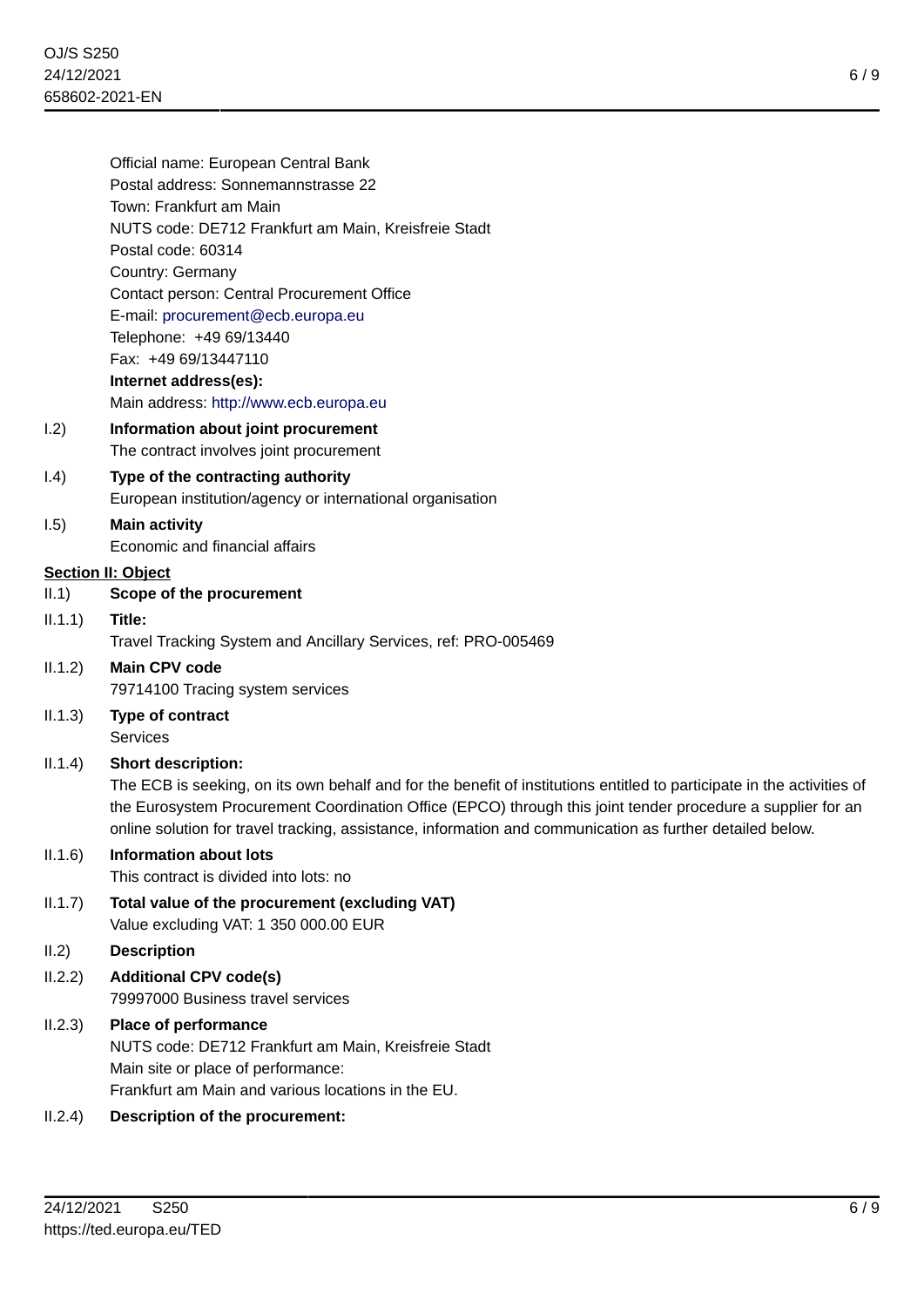The ECB is seeking for (on its own behalf and for the benefit of institutions entitled to participate in the activities of the Eurosystem Procurement Coordination Office) a provider of an online solution that provides the ECB and its travellers with:

— preventive information prior/during the travels,

- alerts and updates,
- means to be located (semi-active tracking),

— means of communication between the traveller and the contractor/the ECB and NCB's.

In addition, a 24/4 call centre shall give additional assistance when required.

The ECB may conduct procurements on its own behalf and for the benefit of institutions entitled to participate in the activities of the Eurosystem Procurement Coordination Office (EPCO), such as the national central banks (NCBs) of the European System of Central Banks (ESCB) and National Competent Authorities (NCAs) of the Member States of the European Union participating in the Single Supervisory Mechanism (SSM), which are or may become members of EPCO, in accordance with Decision ECB/2008/17. The current EPCO members are available at the following link:<http://www.epco.lu/links.php>.

Institutions other than central banks may also participate in EPCO's activities, such as national authorities of Member States, EU agencies and bodies or international organizations, upon invitation by the Governing Council of the ECB. In addition, in-house printing works (PWs), as part of the relevant NCBs (according to Decision ECB/2008/17 as amended by Decision ECB/2020/27), may directly participate in EPCO joint tender procedures for procurement of goods and services necessary for the performance by those in-house printing works of Eurosystem tasks. For the purpose of this tender procedure and of this document all the entities participating in EPCO's activities are called participating EPCO members (PEMs).

Under this procurement procedure, the ECB is the leading central bank carrying out the joint tender procedure for its own account and for the benefit of the national central banks (NCBs) of the ESCB (including their inhouse printing works) and the NCAs (altogether PEMs), which are entitled to participate in this joint tender procedure. All these entities may directly order deliverables under the contract(s) by entering into individual bilateral specific agreements ('Orders') with the successful tenderer(s).

# II.2.5) **Award criteria**

Quality criterion - Name: Application/User Interface / Weighting: 3 Quality criterion - Name: Data transfer and access rights / Weighting: 6 Quality criterion - Name: Pre-trip advisories and travel warning / Weighting: 20 Quality criterion - Name: Communication with travellers / Weighting: 6 Quality criterion - Name: Incident response and services delivered by the 24/7 call centre; automated incident support and onsite incident support / Weighting: 20 Quality criterion - Name: Training and (IT) consultancy services / Weighting: 3 Quality criterion - Name: Additional services and/or works / Weighting: 3 Quality criterion - Name: Acceptance of the ECB's draft contract / Weighting: 4 Price - Weighting: 35

# II.2.11) **Information about options**

Options: no

# II.2.13) **Information about European Union funds**

The procurement is related to a project and/or programme financed by European Union funds: no

# II.2.14) **Additional information**

# **Section IV: Procedure**

- IV.1) **Description**
- IV.1.1) **Type of procedure**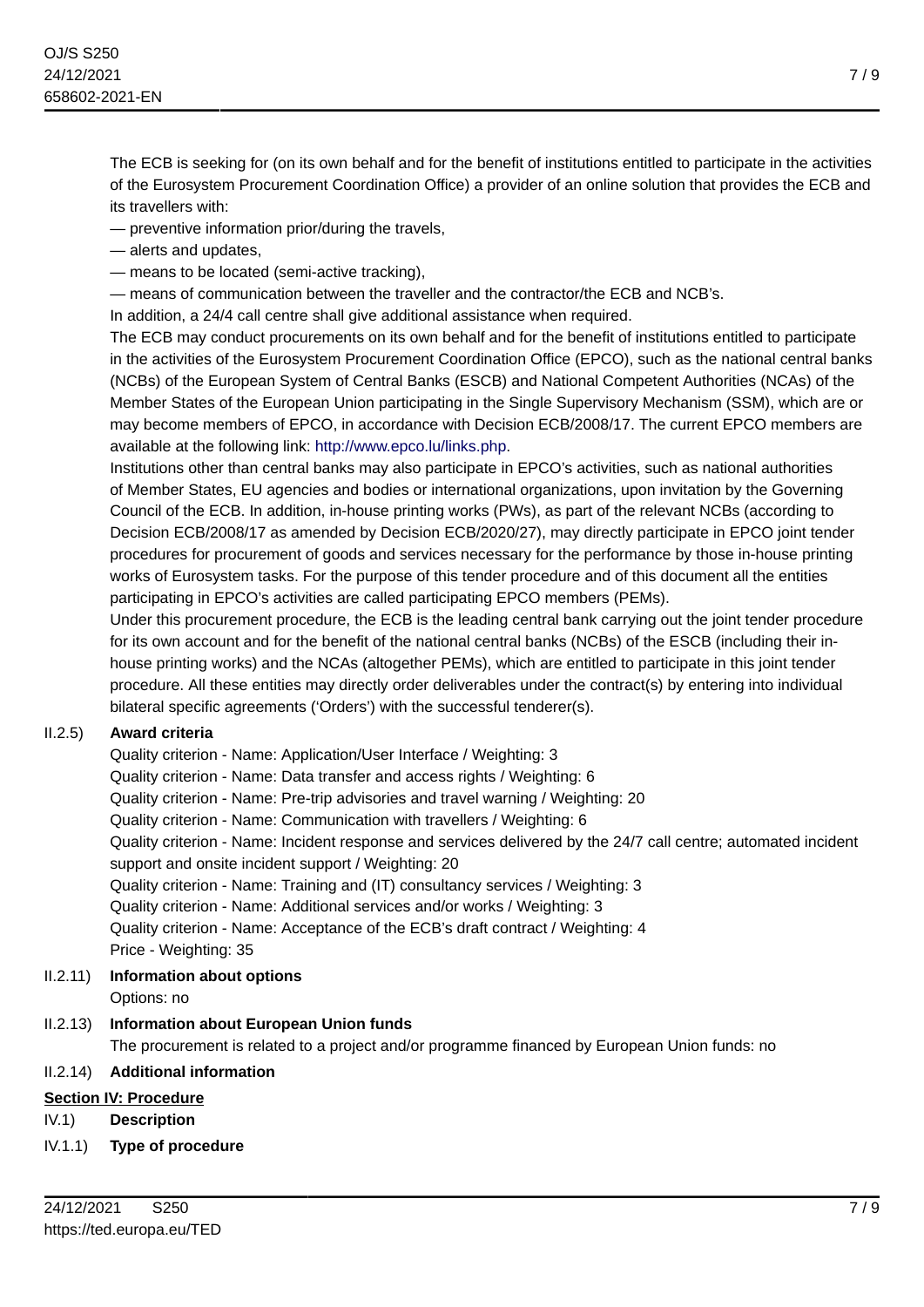8 / 9

|         | 658602-2021-EN                                                                                                                                                                           |
|---------|------------------------------------------------------------------------------------------------------------------------------------------------------------------------------------------|
|         |                                                                                                                                                                                          |
|         | Competitive procedure with negotiation                                                                                                                                                   |
| IV.1.3) | Information about a framework agreement or a dynamic purchasing system<br>The procurement involves the establishment of a framework agreement                                            |
| IV.1.8) | Information about the Government Procurement Agreement (GPA)<br>The procurement is covered by the Government Procurement Agreement: yes                                                  |
| IV.2)   | <b>Administrative information</b>                                                                                                                                                        |
| IV.2.1) | Previous publication concerning this procedure<br>Notice number in the OJ S: 2021/S 089-226854                                                                                           |
| IV.2.8) | Information about termination of dynamic purchasing system                                                                                                                               |
| IV.2.9) | Information about termination of call for competition in the form of a prior information notice                                                                                          |
|         | <b>Section V: Award of contract</b>                                                                                                                                                      |
|         | Title:                                                                                                                                                                                   |
|         | Travel Tracking System and Ancillary Services, ref: PRO-005469                                                                                                                           |
|         | A contract/lot is awarded: yes                                                                                                                                                           |
| V.2)    | <b>Award of contract</b>                                                                                                                                                                 |
| V.2.1)  | Date of conclusion of the contract:<br>03/12/2021                                                                                                                                        |
| V.2.2)  | <b>Information about tenders</b><br>Number of tenders received: 4<br>The contract has been awarded to a group of economic operators: yes                                                 |
| V.2.3)  | Name and address of the contractor<br>Official name: Falck Global Assistance Plc<br>Town: Copenhagen<br><b>NUTS code: DK Danmark</b><br>Country: Denmark<br>The contractor is an SME: no |
| V.2.3)  | Name and address of the contractor<br>Official name: Falck Global Assistance Plc<br>Town: Copenhagen<br><b>NUTS code: DK Danmark</b><br>Country: Denmark<br>The contractor is an SME: no |
| V.2.4)  | Information on value of the contract/lot (excluding VAT)<br>Initial estimated total value of the contract/lot: 2 000 000.00 EUR<br>Total value of the contract/lot: 1 350 000.00 EUR     |
| V.2.5)  | Information about subcontracting                                                                                                                                                         |
|         | <b>Section VI: Complementary information</b>                                                                                                                                             |
| VI.3)   | <b>Additional information:</b>                                                                                                                                                           |
|         |                                                                                                                                                                                          |